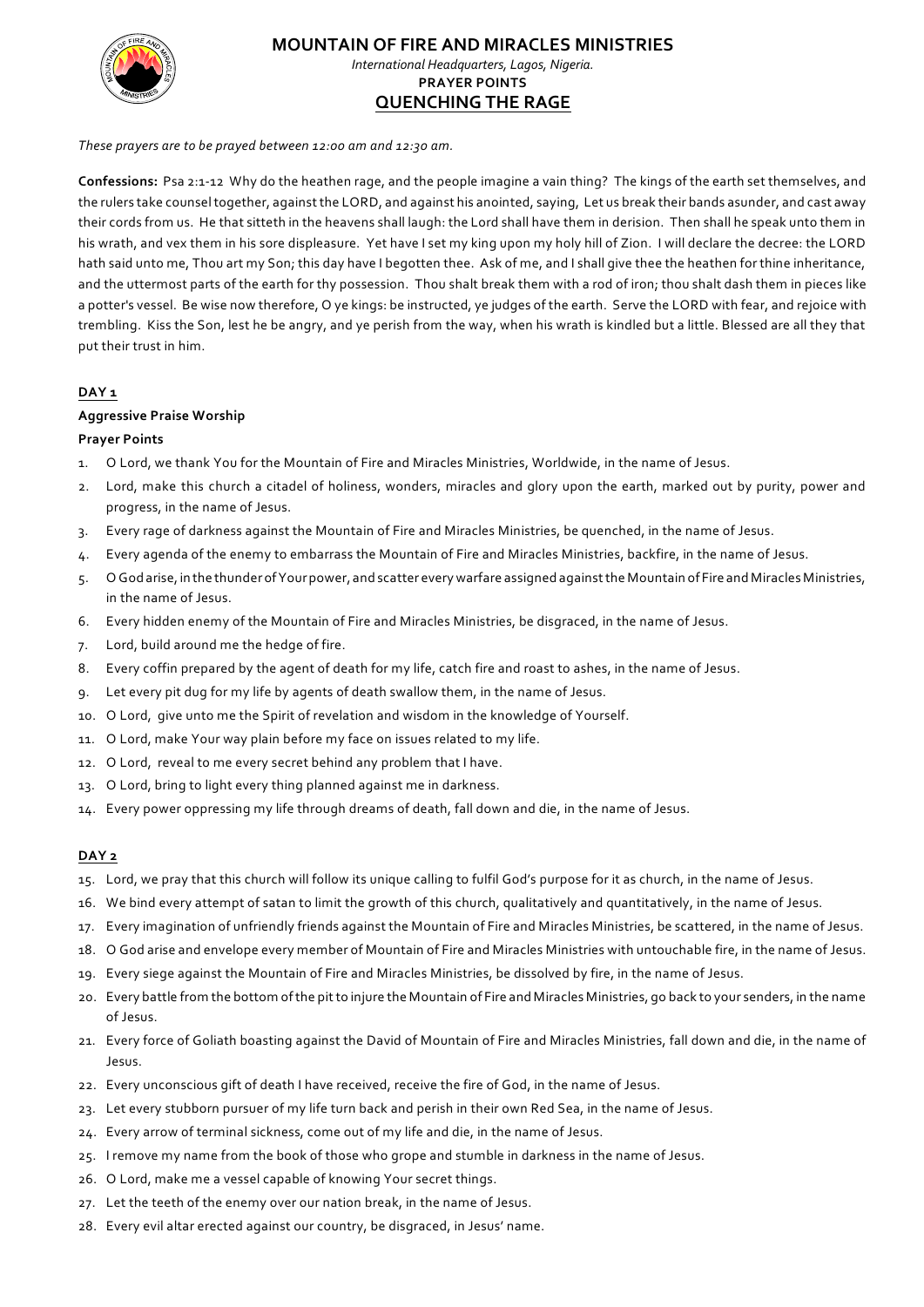- 29. O Lord, anoint our ministers and pastors like warriors, in the name of Jesus.
- 30. O Lord, deliver all our pastors, ministers and leaders from satanic distractions, in the name of Jesus.
- 31. I eat of the flesh of Jesus, and I receive life into my body, in the name of Jesus.
- 32. Vehicle of my transportation shall not become my coffin, in the name of Jesus.
- 33. Every snare of death set up for my life, catch your owners, in the name of Jesus.
- 34. Every satanic device to terminate my life, catch fire, in the name of Jesus.
- 35. Every tree of untimely death in my family line, my life is not your candidate, die, in the name of Jesus.
- 36. Every power announcing my name for death, fall down and die, in the name of Jesus.
- 37. Every power enforcing terminal sickness in my life, fall down and die, in Jesus' name.
- 38. Every secret hidden in the marine kingdom, affecting my elevation, be exposed and disgraced, in the name of Jesus.
- 39. Every secret hidden in the satanic archive, crippling my elevation, be exposed and disgraced, in the name of Jesus.
- 40. Every secret I need to know about my environment, be revealed, in Jesus' name.
- 41. Every secret I need to know about my father's lineage, be revealed, in the name of Jesus.
- 42. Every decree of untimely death hovering over my life, catch fire and die, in Jesus' name.

### **DAY 4**

- 43. O Lord, deliver the Mountain of Fire and Miracles Ministries, worldwide from distractions and stagnation, in the name of Jesus.
- 44. Lord, we pray today that love, unity and family feeling will not cease in our midst, in the name of Jesus.
- 45. Every evil link between me and the spirit of untimely death, be cut off by the blood of Jesus.
- 46. I shall not die but live. The number of my days shall be fulfilled, in the name of Jesus.
- 47. I speak life unto every organ in my body and command them not to malfunction, in the name of Jesus.
- 48. Every arrow of untimely death fired at me in the dreams, come out and go back to your senders, in Jesus' name.
- 49. I remove the control of my life from the hands of any dead person, in Jesus' name.
- 50. My blood, by the blood of Jesus, be inoculated and immunized against the invasion of death, in the name of Jesus.
- 51. O wind of God, drive away every power of the ungodly rising against our country, in the name of Jesus.
- 52. Let the rage of the wicked against our country be rendered impotent, in the name of Jesus.
- 53. Let the imagination of the wicked against our country be neutralized, in the name of Jesus.
- 54. Every secret I need to know about my mother's lineage, be revealed, in the name of Jesus.
- 55. Every power transforming into masquerades in the night to attack me in the dreams, be exposed and die, in the name of Jesus.
- 56. Every power transforming into animals in the night to attack me in the dreams, fall down and die, in Jesus' name.

## **DAY 5**

- 57. We pray that, as a church and as individuals, none of our members will miss God's kingdom, in the name of Jesus.
- 58. Blood of Jesus Christ, soak us as a church and make us whole, in the name of Jesus.
- 59. Every secret I need to know about my hometown, be revealed, in Jesus' name.
- 60. Every secret I need to know about the work I am doing, be revealed, in the name of Jesus.
- 61. Oh Lord give unto me the Spirit of revelation and wisdom in the knowledge of Yourself.
- 62. Oh Lord, remove spiritual cataract from my eyes.
- 63. Father, fight against them that fight against me, in the name of Jesus.
- 64. Father, take hold of my shield and buckler and stand up for mine help.
- 65. Every coffin prepared by the agent of death for my life, catch fire and roast to ashes, in the name of Jesus.
- 66. Let every pit dug for my life by agents of death swallow them, in the name of Jesus.
- 67. Every power oppressing my life through dreams of death, fall down and die, in the name of Jesus.
- 68. Every coven, decision, judgment and pronouncement upon my life, be crushed, in the name of Jesus.
- 69. Any power summoning me from the gate of death, be silenced, in the name of Jesus.
- 70. Every voice speaking against my destiny, shut up by fire, in the name of Jesus.

- 71. Revive Thy work, O God, in our midst, in the name of Jesus.
- 72. Anything in our lives as a church that is irritating God, be uprooted by fire, in the name of Jesus.
- 73. Oh Lord, reveal to me every secret behind the particular issue whether beneficial or not.
- 74. Every counsel of evil kings against our country, be scattered, in Jesus' name.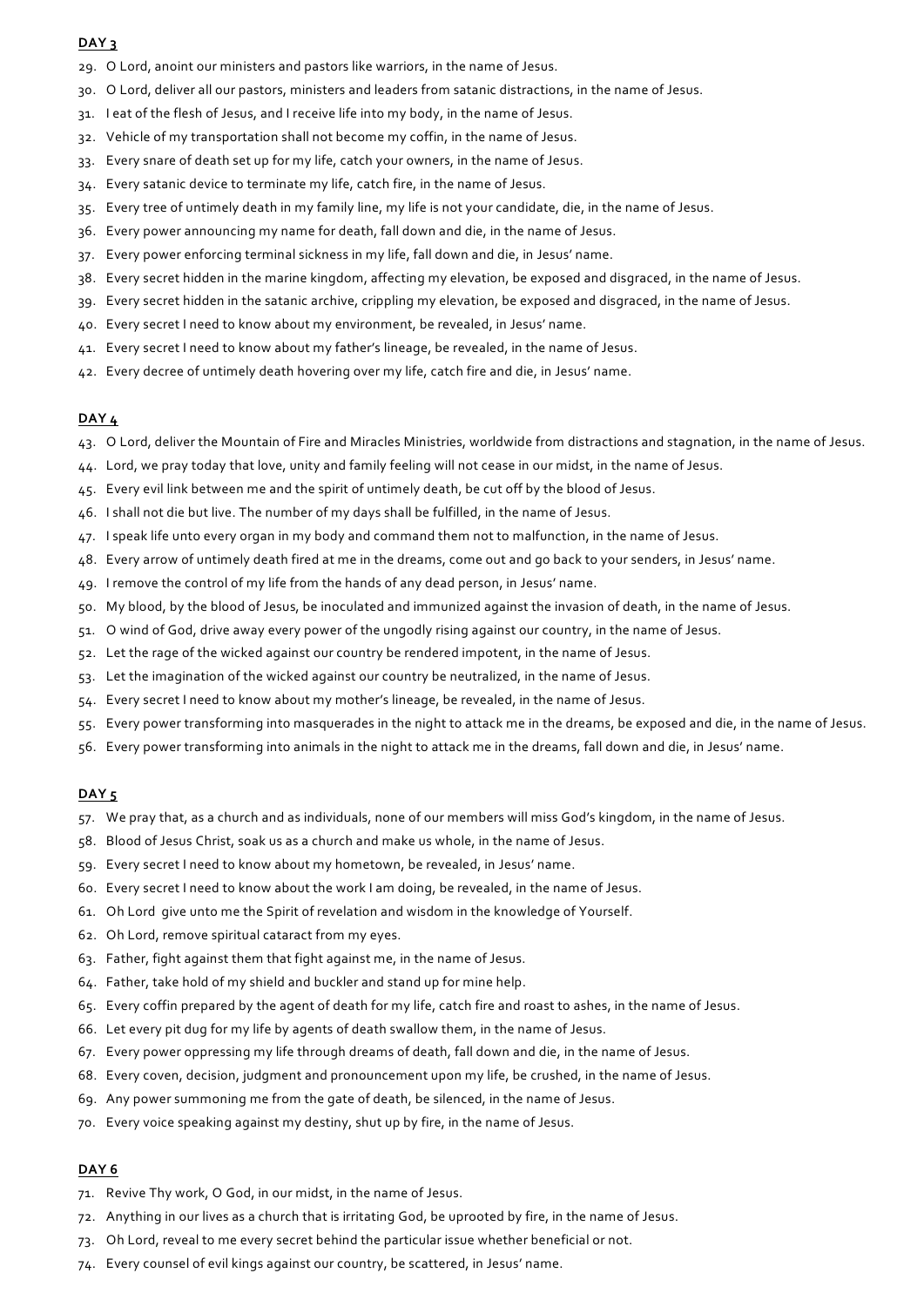- 75. My Father, break the teeth of the ungodly in this nation, in Jesus' name.
- 76. Let the enemies of our country fall by their own counsel, in the name of Jesus.
- 77. O God, prepare the instruments of death against my enemies, in Jesus' name.
- 78. O God, ordain Your arrows against my persecutors, in the name of Jesus.
- 79. Every witchcraft power tormenting my life with the spirit of death, fall down and die, in the name of Jesus.
- 80. Every witchcraft power assigned to my family for untimely death, scatter and die, in the name of Jesus.
- 81. Every satanic agent monitoring my life for evil, fall down and die, in the name of Jesus.
- 82. Every unconscious gift of death I have received, receive the fire of God, in the name of Jesus.
- 83. Holy Ghost fire, melt away every pronouncement assigned to pull me down, in the name of Jesus.
- 84. Where is the Lord God of Elijah, arise judge every tongue condemning me, in the name of Jesus.

- 85. Holy Spirit, fill our members and leaders with Your fire, in the name of Jesus.
- 86. Holy Spirit, take over the Mountain of Fire and Miracles Ministries, worldwide, in the name of Jesus.
- 87. Holy Spirit, reveal deep and the secret things to me about . . . , in Jesus' name.
- 88. I bind every demon that pollutes spiritual vision and dreams, in Jesus' name.
- 89. I receive power to operate with sharp spiritual eyes that cannot be deceived, in the name of Jesus.
- 90. Divine revelations, spiritual visions, dreams and information will not become scarce commodity in my life, in the name of Jesus.
- 91. Let every pit dug by the enemy become a grave for the enemy, in Jesus' name.
- 92. You enemies of this country, dig your hole and dig it well, because, you will fall into it, in the name of Jesus.
- 93. Let every stubborn pursuer of my life turn back and perish in their own Red Sea, in the name of Jesus.
- 94. Every arrow of terminal sickness, come out of my life and die, in the name of Jesus.
- 95. Every power enforcing terminal sickness in my life, fall down and die, in the name of Jesus.
- 96. I cancel by the blood of Jesus, every evil wish against my life, in the name of Jesus.
- 97. I cancel by the blood of Jesus, every satanic prayer against my destiny, in the name o f Jesus.
- 98. Every utterance designed to shorten my life, backfire, in the name of Jesus.

## **DAY 8**

- 99. Any power of darkness working against the glory of God in Mountain of Fire and Miracles Ministries, worldwide, be destroyed by fire, in the name of Jesus.
- 100. Every seed and strength of sin in our lives, die now, in the name of Jesus.
- 101. O God, dash the power of stubborn pursuers in pieces like a potter's vessel, in the name of Jesus.
- 102. O God, arise with all Your weapons of war and fight my battle for me, in the name of Jesus.
- 103. O God, be my glory and the lifter of my head, in Jesus' name.
- 104. O great wind from the wilderness, arise, locate the houses of powers squandering the resources of our country, in the name of Jesus.
- 105. Acidic prayer stones, locate the forehead of the Goliath of this country, in the name of Jesus.
- 106. Divine raging storms, locate any coven assigned to bury the destiny of this country, in the name of Jesus.
- 107. Every decree of untimely death hovering over my life, catch fire and die, in the name of Jesus.
- 108. Every evil link between me and the spirit of untimely death, be cut off by the blood of Jesus.
- 109. I reject and renounce every association with the spirit of death, in my name of Jesus.
- 110. Every inherited satanic glasses on my eyes, break by the blood of Jesus.
- 111. I cancel by the power in the blood of Jesus, every negative prophecy uttered against my life, in the name of Jesus.
- 112. Power of God, flow into the heavenlies and the waters and underneath the earth and cancel every satanic decision against my life, in the name of Jesus.

- 113. Holy Ghost, touch all our youths and teenagers with Your fire, in the name of Jesus.
- 114. Blood of Jesus Christ, flow through the Mountain of Fire and Miracles Ministries, in the name of Jesus.
- 115. Let every enemy believing they have grown beyond the reach of destruction and judgment in this country be punished now, in the name of Jesus.
- 116. All hiding places of the stubborn enemies of this country, be exposed and shattered to pieces, in the name of Jesus.
- 117. My Father, be a shield for me in every situation, in Jesus' name.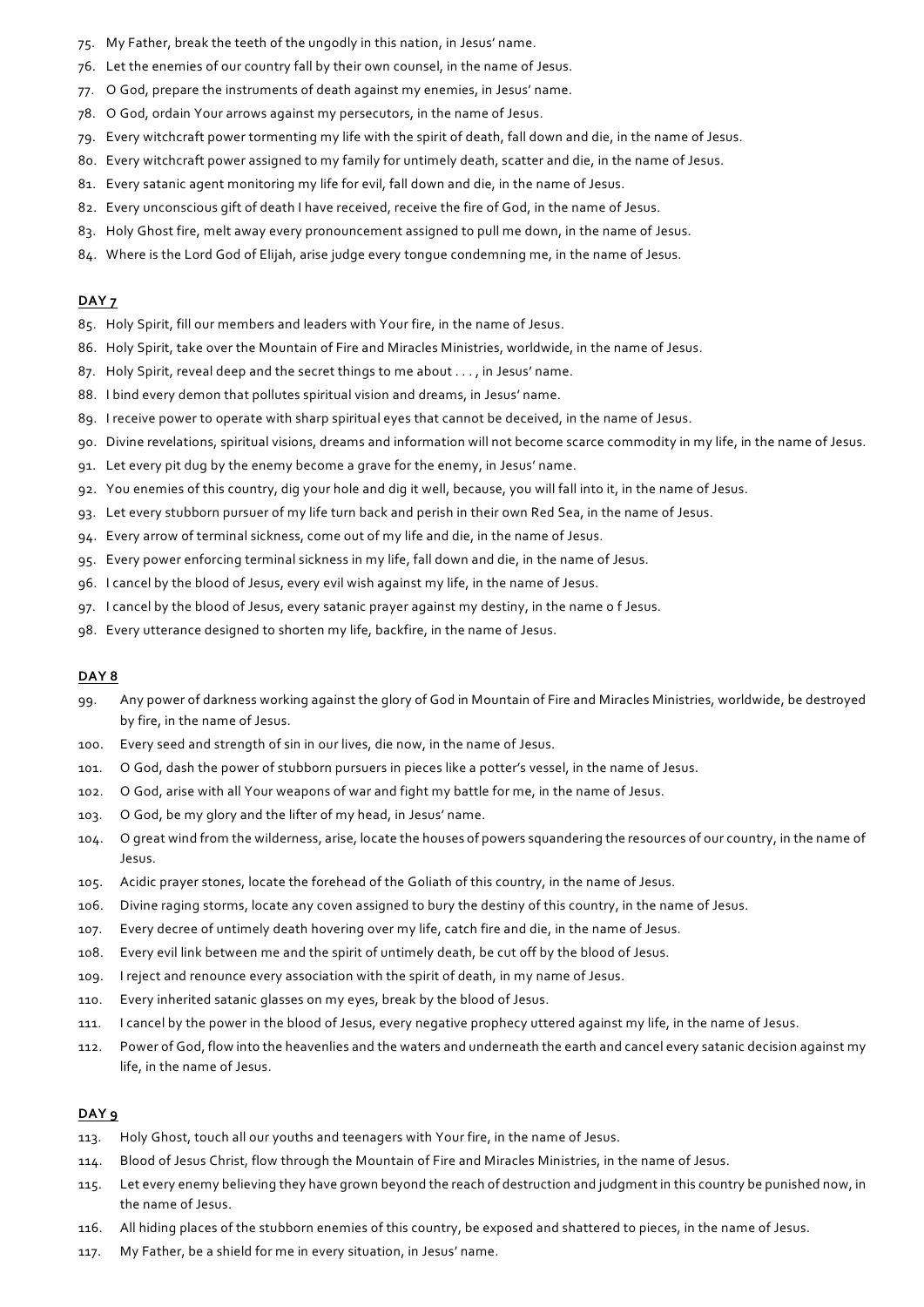- 118. O God, hear my cry out of Your holy hill, in the name of Jesus.
- 119. Every ancestral agreement with the spirit of untimely death, break by the blood of Jesus.
- 120. Every agreement and covenant of hell fire placed on my family line, be destroyed by the blood of Jesus.
- 121. Every agreement with the spirit of death on my family line, break by the blood of Jesus.
- 122. Every evil pronouncement fastened in the kingdom of darkness to control and manipulate my life, I cancel you by fire, in the name of Jesus.
- 123. Every conspiracy assigned to cage my destiny of, be scattered, in the name of Jesus.
- 124. Expectation of darkness concerning my health, scatter, in the name of Jesus.
- 125. Expectation of witchcraft powers concerning my well-being, scatter, in the name of Jesus.
- 126. O great wind from the wilderness, arise, locate the houses of satanic prophets prophesying against me, in Jesus' name.

- 127. Satanic pastors/ministers, be disgraced, in the name of Jesus.
- 128. I will not be afraid of ten thousands of people that have set themselves against me, in the name of Jesus.
- 129. O God, smite my enemies by the cheekbones, in Jesus' name.
- 130. My Father, break the teeth of the ungodly, in Jesus' name.
- 131. O Lord, hear my voice whenever I call, in the name of Jesus.
- 132. I shall not die but live. The number of my days shall be fulfilled, in the name of Jesus.
- 133. I cancel every activity of untimely death within, around and over my life, in the name of Jesus.
- 134. I speak life unto every organ in my body and command them not to malfunction, in the name of Jesus.
- 135. Every agent of the spirit of death monitoring my life day and night, receive blindness and die, in the name of Jesus.
- 136. O great wind from the wilderness, arise, locate the voices of evil powers speaking against my destiny,, in the name of Jesus.
- 137. Every incantation of darkness and death wishes against my life, backfire, in the name of Jesus.
- 138. Every power of the enemy, having satanic confidence to curse me, be judged and punished, in the name of Jesus.
- 139. All hidden places of boasting Goliath, be exposed and shattered to pieces, in the name of Jesus.
- 140. East wind from the Lord, arise, blow down the pillars of their satanic warehouses, in the name of Jesus.

## **DAY 11**

- 141. Rebellion against the destiny of this church, be crushed down, in the name of Jesus.
- 142. We stand against every spirit of marital delay in the lives of our singles, in the name of Jesus.
- 143. O God, visit every power lying against me with destruction, in the name of Jesus.
- 144. Let the dry wind from heaven blow down the pillars of their confident buildings, in the name of Jesus.
- 145. Hot coals of fire from heaven, blow down their houses, in the name of Jesus.
- 146. Let the enemies of this country become merely another story told, in the name of Jesus.
- 147. Every spirit working to initiate me into evil covenants of untimely death, be frustrated, in the name of Jesus.
- 148. Every plantation of untimely death in my life, be uprooted by fire, in the name of Jesus.
- 149. My head, reject every manipulation and bewitchment on untimely death, in the name of Jesus.
- 150. Every voice speaking to terminate my existence, be terminated, in the name of Jesus.
- 151. Weapons of warfare assigned against my life, from satanically anointed tongue, backfire, in the name of Jesus.
- 152. My enemies, dig your hole and dig it well, fall into it, in the name of Jesus.
- 153. Let the hammer of the Almighty God smash every evil altar erected against my life, in the name of Jesus.
- 154. O Lord, send Your fire to destroy every evil altar fashioned against me, in the name of Jesus.

- 155. O Lord, let Your anointing that produces solution to difficult situations increase upon the Mountain of Fire and Miracles Ministries, in the name of Jesus.
- 156. Evil mountains challenging this church, be leveled, in the name of Jesus.
- 157. Let my enemies fall by their own counsel, in the name of Jesus.
- 158. Cast out my enemies in the multitude of their transgressions, in Jesus' name.
- 159. Every organised worker of iniquity, depart from me, in the name of Jesus.
- 160. Let all my enemies be ashamed and sore vexed, in Jesus' name.
- 161. Every bewitchment of witchcraft on my destiny and potentials, die, in the name of Jesus.
- 162. Every arrow of untimely death fired at me in the dreams, come out and go back to your senders, in Jesus' name.